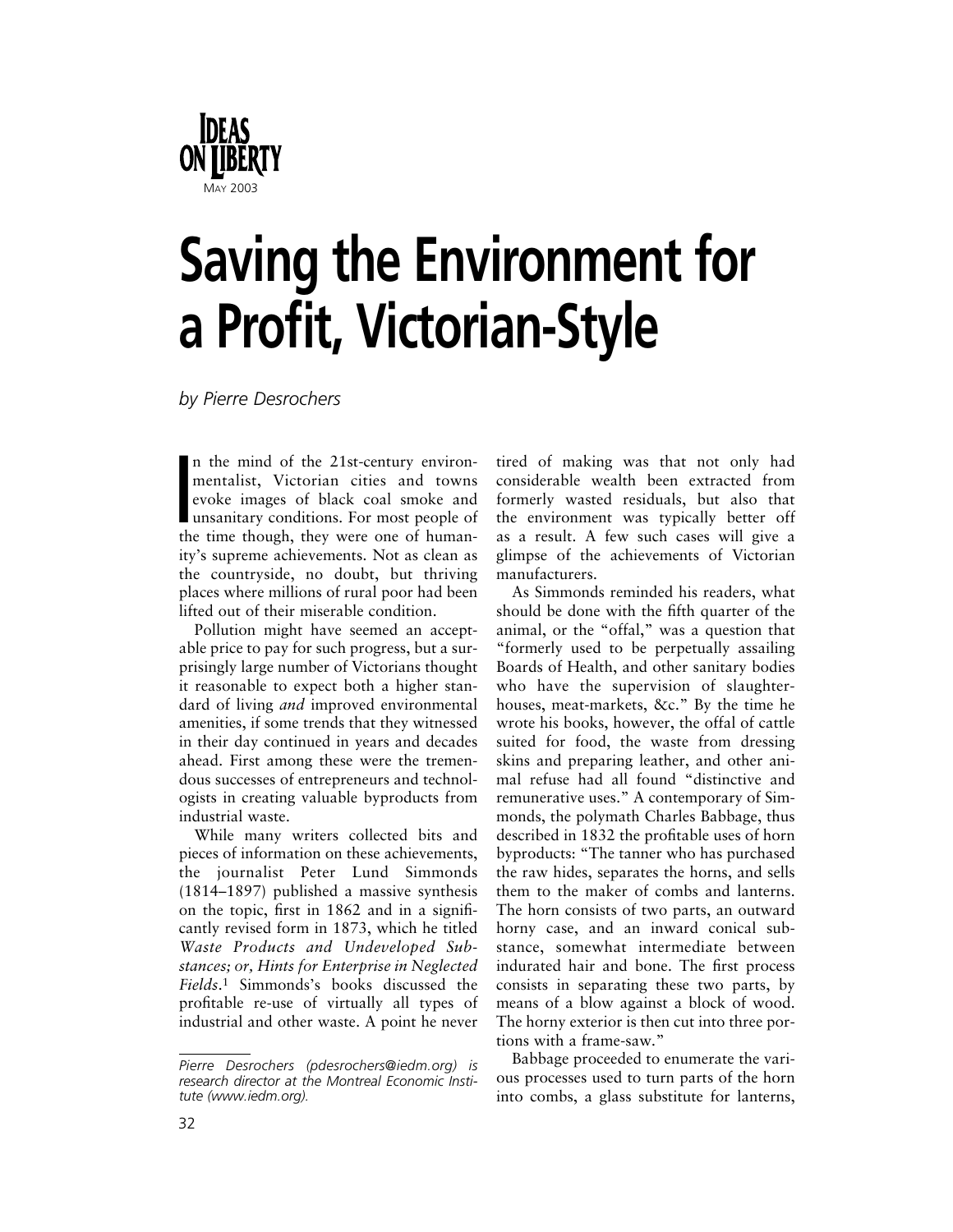*A surprisingly large number of Victorians thought it reasonable to expect both a higher standard of living and improved environmental amenities, if some trends that they witnessed in their day continued in years and decades ahead.*

knife handles, soap, glue to stiffen cloth, and fertilizer. "Besides these various purposes to which the different parts of the horn are applied," Babbage wrote, "the clippings, which arise in comb-making, are sold to the farmer for manure [fertilizer]. . . . The shavings, which form the refuse of the lanternmaker, are of a much thinner texture: some of them are cut into various figures and painted, and used as toys. . . . But the greater part of these shavings also are sold for manure."<sup>2</sup>

As Simmonds pointed out, if "such skill and ingenuity" had not also been exhibited in the case of bones, and if bones had been left to rot, "producing fever and disease," there would indeed have been "cause for anxiety amongst sanitary authorities." Yet, this was not the case, and it was there for all to see "how the danger is dispelled, and a source of evil becomes the agent of much good, and the subject of a thriving and prosperous industry."3

## **Recycled Water and Other Byproducts**

What was true for animal byproducts was true for most other industries. Simmonds thus describes a process developed at the Kinghole woolen mills, near Dumfries, by which the refuse water of the washing houses had been converted into valuable commercial material. "By means of mechanical appliances and chemical action," he wrote, "the refuse formerly turned into the river Nith to the injury of the salmon, is made to produce stearine, which forms the basis of composite candles, as well as a cake manure that sells at 40s per ton."

A friend of Simmonds, the chemist Lyon Playfair, similarly described progress at another textile mill where the recovery of used madder (the residual of a plant that formed the basis for a dye) provided both economic and environmental benefits. "The large quantities of spent madder constantly accumulating," he wrote, "were found exceedingly inconvenient." Used madder was not valuable enough to be turned into fertilizer and, as a result, this waste material was at first thrown into rivers. But, Playfair observed, it came to the attention of chemists that one-third of the coloring matter was thus thrown away. A simple treatment with a hot acid was soon devised and again rendered it available as a dye. The result, he observed, was that the "waste heaps are now sources of wealth, and the dyer no longer poisons the rivers with spent madder, but carefully collects it in order that the chemist may make it again fit for his use."4

The slag from iron furnaces provides another interesting illustration. This waste matter was on the mind of several Victorians and led to numerous proposals and experiments. For instance, on the evening of March 25, 1855, a Dr. William Smith of Philadelphia read a paper at a London meeting of the Society of Arts on "The Utilization of the Molten Mineral Products of Smelting Furnaces," in which he discussed a new technology that he had developed to turn slag into bricks or blocks for the construction industry. In the discussion that followed, one Mr. Nesbit said that even though the paper was of great importance, he thought that the subject was not new. Actually, he had himself labored much on the topic almost a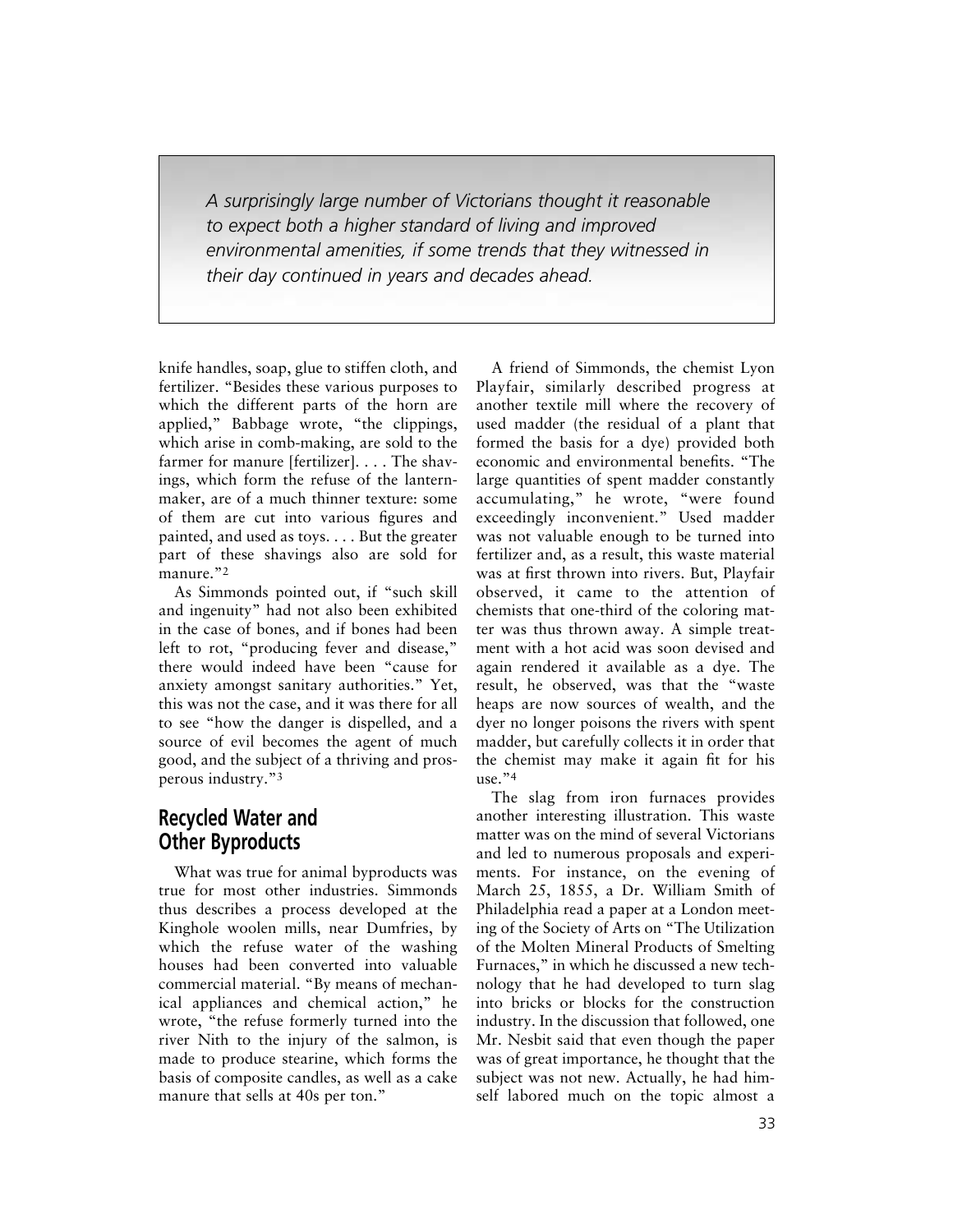decade earlier and, as he pointed out, his experiments took him to numerous works in southern France, south Wales, and parts of England and Scotland.

Other interesting remarks were made during this meeting on the cost to manufacturers of getting rid of this byproduct and on the fact that it could therefore be obtained cheaply from them. A Mr. Austin noted that he had known some iron masters who paid a lot to convey the slag away, which increased the price of iron, and that this would not be the case if it were convertible to useful purposes. This, he was convinced, "only required the spirit and energy which Englishmen possessed, to carry it out to a very profitable result."5

Smith's proposal, like many others before and after him, did not prove commercially successful. An innovative solution to the problem of slag was nonetheless found a few decades later when it became largely used as a substitute for stone in concrete and for sand in cement mortar. The British engineer John Kershaw described the major improvement that this brought to the British landscape: "Not only has this new manufacture solved the problem of slag disposal in Staffordshire, and in the other ironproducing districts of this country, but . . . the immense accumulations of slag, due to the past activities of the blast-furnaces, are being gradually removed, and the outward aspect of what in the past has been known as the 'Black Country' is undergoing a gradual change for the better, as a result of the success of this new manufacture."6

Perhaps the most spectacular case of profitable byproducts recovery in the Victorian era resulted from the purification of coal gas. As Playfair wrote, coal gas was only reluctantly accepted at the beginning of the nineteenth century because of its noxious side effects: "It was no mean innovation to replace tallow candles and oil lamps by an air streaming through pipes, but the difficulties attending its purification from noxious ingredients appeared even more insuperable than to reconcile the public to the innovation: the gas had an insupportably foetid odour, and certainly injured health when burned; it discoloured the curtains, tarnished the metals, ate off the backs of books, and covered everything with its fuming smoke."7 According to Playfair, "it required a man of courage, as indomitable as [Frederic] Winsor, its great advocate, to persuade the public to continue its use until means were found for the removal of these noxious qualities."

The negative side effects of coal gas resulted from the presence of substances such as sulfureted hydrogen, which tarnished the metals and, with sulfuret of carbon, produced sulfurous fumes; ammoniac compounds, which changed the colors of dyes and acted on leather; and tarry vapors, which deposited soot. In time, however, chemists were able to turn the sources of these problems into profitable byproducts.

As Playfair put it, "the waste and badlysmelling products of gas-making appeared almost too bad and foetid for utilization, and yet every one of them, Chemistry, in its thriftiness, has made almost indispensable to human progress."

Among other examples, the bad-smelling tar yielded benzole, an "ethereal body" that proved valuable as a solvent and for preparing varnishes, making oil of bitter almonds, removing grease spots, and cleansing soiled white kid gloves. The same tar gave naphtha, a solvent of Indian rubber and gutta percha. Coal tar also furnished the chief ingredient of printer's ink in the form of lampblack. It also substituted for asphalt in pavements. When the tar was mixed with coal dust (previously wasted in mining operations), it formed by pressure an excellent and compact artificial fuel. The water, condensed with the tar, contained much ammonia and was readily convertible into sulfate of ammonia, which was used as a fertilizer and in many other lines of work. Cyanides were also present among the products of distillation and were converted into the dye known as Prussian blue. The naphthaline, which used to choke the pipes, was also made into a beautiful red dye, closely resembling the color previously obtained from madder. Coal, when distilled at a lower temperature than that required to form gas, turned into an oil containing paraffin, which